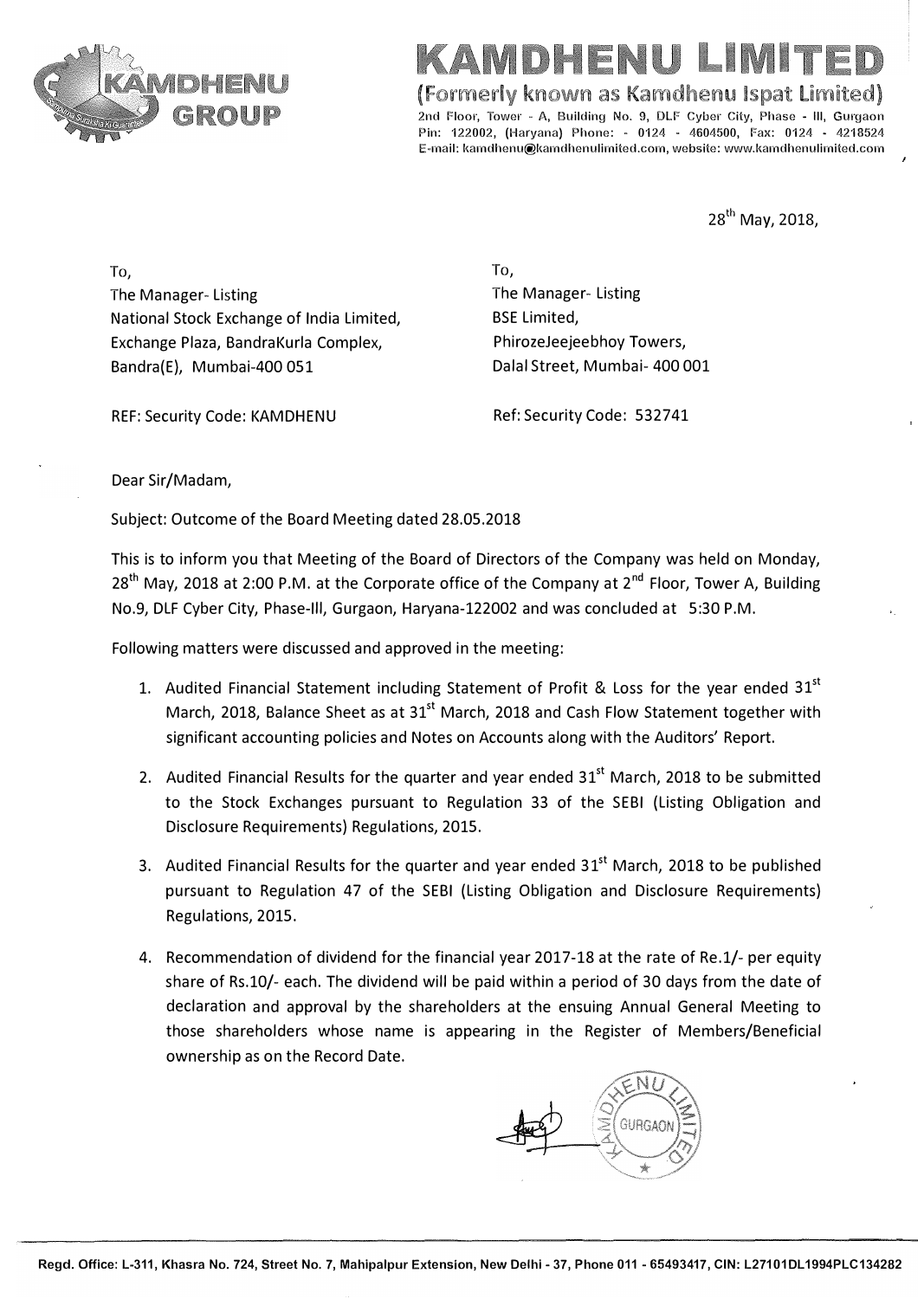- 5. Recommendation for re-appointment of Mr. Satish Kumar Agarwal and Mr. Sunil Kumar Agarwal liable to retire by rotation, as a Director of the Company in the forthcoming Annual General Meeting.
- 6. Ratification of appointment of M/s BS D & Co. as statutory auditors of the Company for the Financial Year 2018-19.
- 7. Appointment of M/s Chandrasekaran Associates as Secretarial Auditors of the Company for the financial year 2018-19.
- 8. Appointment of M/s K G Goyal & Associates as Cost Auditor of the Company for the financial year 2018-19.
- 9. Appointment of M/s DV Aggarwala & Co., as Internal Auditors of the Company for the financial year 2018-19.

Pursuant to the Regulation 33 reads with Schedule Ill of the SEBI (Listing Obligation and Disclosure Requirements) Regulations, 2015, please find enclosed herewith the following:

- a) The Audited Financial Results of Kamdhenu Limited (the Company) for the quarter and financial year ended  $31<sup>st</sup>$  March, 2018, duly approved by the Board of Directors of the Company at its meeting held on 28<sup>th</sup> May, 2018 on the recommendation of the Audit Committee. (Annex-1)
- b) Auditors' Report dated 28<sup>th</sup> May, 2018 issued by the Statutory Auditors of the Company, on the aforesaid financial results of the Company, for the financial year ended  $31<sup>st</sup>$  March, 2018. (Annex-2)
- c) Declaration pursuant to Regulation 33(3)(d) of the SEBI (Listing Obligations and Disclosure Requirements)(Amendment) Regulations, 2016. (Annex-3)
- d) Form A (for Auditors' Report with unmodified opinion) for the financial year ended  $31<sup>st</sup>$ March, 2018. (Annex-4)
- e) Extract of the Audited Financial Results for the quarter and year ended 31<sup>st</sup> March, 2018 to be published in the News Papers. (Annex-5)

You are requested to kindly take the same on your record.

Thanking you, Yours faithfully, Kamdhenu Limited,

(Jogeswar Mohanty) Company Secretary **M No. ACS23247** 



Encl: as above.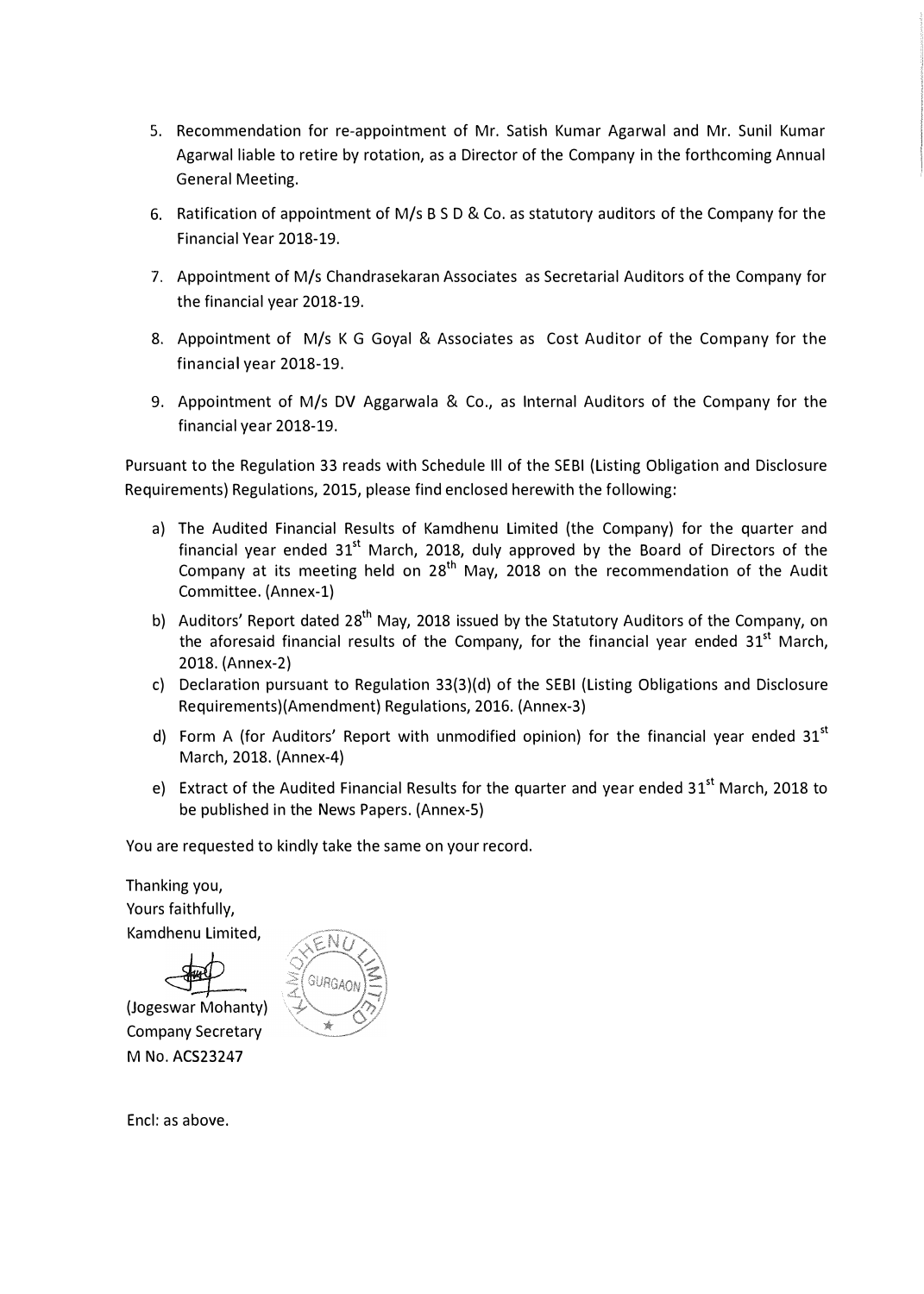## **KAMDHENU LIMITED**

#### **GIN: L27101DL 1994PLC134282**

Regd.Office: L-311, Khasra No.724, Street No.7, Mahipalpur Extension, New Delhi-110 037

Corporate Office: 2nd Floor, Tower-A, Building No. 9, DLF Cyber City Phase-3, Gurgaon-122 002

Phone no.-0124-4604500 Fax: - 0124-4218524 Email:- kamdhenu@kamdhenulimited.comWebsite:-www.kamdhenulimited.com

### **STATEMENT OF AUDITED FINANCIAL RESULTS FOR THE QUARTER AND YEAR ENDED 31ST MARCH, 2018**

|                | (Amount in Lakhs)                                                                                                                            |                                    |             |            |             |             |
|----------------|----------------------------------------------------------------------------------------------------------------------------------------------|------------------------------------|-------------|------------|-------------|-------------|
|                |                                                                                                                                              | Quarter Ended<br><b>Year Ended</b> |             |            |             |             |
|                | Particulars                                                                                                                                  | 31.03.2018                         | 31.12.2017  | 31.03.2017 | 31.03.2018  | 31.03.2017  |
|                |                                                                                                                                              | Audited                            | (Unaudited) | Audited    | Audited     | Audited     |
| 1              | Income                                                                                                                                       |                                    |             |            |             |             |
| a              | Revenue from operations                                                                                                                      |                                    | 30,505.45   | 25,399.16  | 1,18,732.51 | 86,772.83   |
| b              | Other income                                                                                                                                 | 22.00                              | 38.87       | 36.89      | 71.44       | 54.64       |
|                | <b>Total income</b>                                                                                                                          | 37,582.76                          | 30,544.32   | 25,436.05  | 1,18,803.95 | 86,827.47   |
|                |                                                                                                                                              |                                    |             |            |             |             |
| 2              | <b>Expenses</b>                                                                                                                              |                                    |             |            |             |             |
| a              | <b>Cost of Materials Consumed</b>                                                                                                            | 7,571.11                           | 6,816.20    | 6,049.16   | 25,902.88   | 20,756.73   |
| b              | Excise Duty on Sale of Goods                                                                                                                 |                                    |             | 1,236.39   | 755.18      | 4,286.20    |
| c              | Purchases of Stock-in-Trade                                                                                                                  | 24,190.83                          | 18,574.91   | 12,729.89  | 71,751,67   | 43,855.61   |
| d              | Changes in Inventory of Finished Goods, Work-in-Progress and<br>Stock-in-Trade                                                               | 475.42                             | (397.66)    | (152.28)   | (772.31)    | (1, 133.15) |
| е              | <b>Employee Benefits Expense</b>                                                                                                             | 1,069.92                           | 1,002.45    | 896.60     | 4,047.72    | 3,404.38    |
| f              | <b>Finance Costs</b>                                                                                                                         | 253.40                             | 313.84      | 315.33     | 1,231.15    | 1,372.33    |
| g              | Depreciation & Amortization Expense                                                                                                          | 274.58                             | 178.95      | 269.89     | 770.71      | 766.40      |
| h              | Other Expenses                                                                                                                               | 2,880.38                           | 3,396.07    | 3,792.82   | 12,675.93   | 12,345.75   |
|                | <b>Total expenses</b>                                                                                                                        | 36,715.63                          | 29,884.75   | 25,137.80  | 1,16,362.93 | 85,654.25   |
|                |                                                                                                                                              |                                    |             |            |             |             |
| 3              | Profit before exceptional items and tax (1-2)                                                                                                | 867.13                             | 659.57      | 298.25     | 2,441.02    | 1,173.22    |
| 4              | <b>Exceptional Items</b>                                                                                                                     |                                    |             |            |             |             |
| 5              | Profit before tax (3-4)                                                                                                                      | 867.13                             | 659.57      | 298.25     | 2,441.02    | 1,173.22    |
|                |                                                                                                                                              |                                    |             |            |             |             |
| 6              | Tax expense                                                                                                                                  |                                    |             |            |             |             |
| a              | Current tax                                                                                                                                  | 346.10                             | 256.89      | 160.13     | 969.77      | 511.62      |
| b              | Deferred tax                                                                                                                                 | (44.58)                            | (9.93)      | (47.68)    | (96.11)     | (148.46)    |
| c              | Income Tax of earlier years                                                                                                                  | 0.62                               |             | (0.23)     | 0.62        | (0.23)      |
|                | <b>Total Tax Expenses</b>                                                                                                                    | 302.13                             | 246.96      | 112.22     | 874.28      | 362.93      |
|                |                                                                                                                                              |                                    |             |            |             |             |
| $\overline{7}$ | Net Profit after tax (5-6)                                                                                                                   | 564.99                             | 412.62      | 186.03     | 1,566.74    | 810.29      |
|                |                                                                                                                                              |                                    |             |            |             |             |
| 8              | <b>Other Comprehensive Income/ (Loss)</b>                                                                                                    |                                    |             |            |             |             |
| a              | Items that will not be reclassified to profit or loss                                                                                        | (43.40)                            | (0.40)      | (2.75)     | (44.59)     | (4.04)      |
| b              | Tax impacts on above                                                                                                                         | 18.92                              | 0.13        | 5.17       | 19.33       | 5.60        |
|                | <b>Total Other Comprehensive Income/ (Loss)</b>                                                                                              | (24.48)                            | (0.26)      | 2.42       | (25.26)     | 1.56        |
|                |                                                                                                                                              |                                    |             |            |             |             |
| 9              | Total comprehensive income for the period (comprising profit)<br>after tax and other comprehensive income after tax for the<br>period) (7+8) | 540.52                             | 412.35      | 188.46     | 1,541.48    | 811.85      |
| 10             | Earnings per share in rupees: (Quarterly not Annualised)                                                                                     |                                    |             |            |             |             |
|                | - Basic (in Rupees)                                                                                                                          | 2.42                               | 1.76        | 0.80       | 6.70        | 3.46        |
|                | - Diluted (in Rupees)                                                                                                                        | 2.41                               | 1.75        | 0.80       | 6.69        | 3.46        |
| 11             | Paid-up equity share capital (Face Value of Rs.10 each)                                                                                      | 2,340.00                           | 2,340.00    | 2,340.00   | 2,340.00    | 2,340.00    |



N **AND** GURGAO  $\frac{1}{\sqrt{2}}$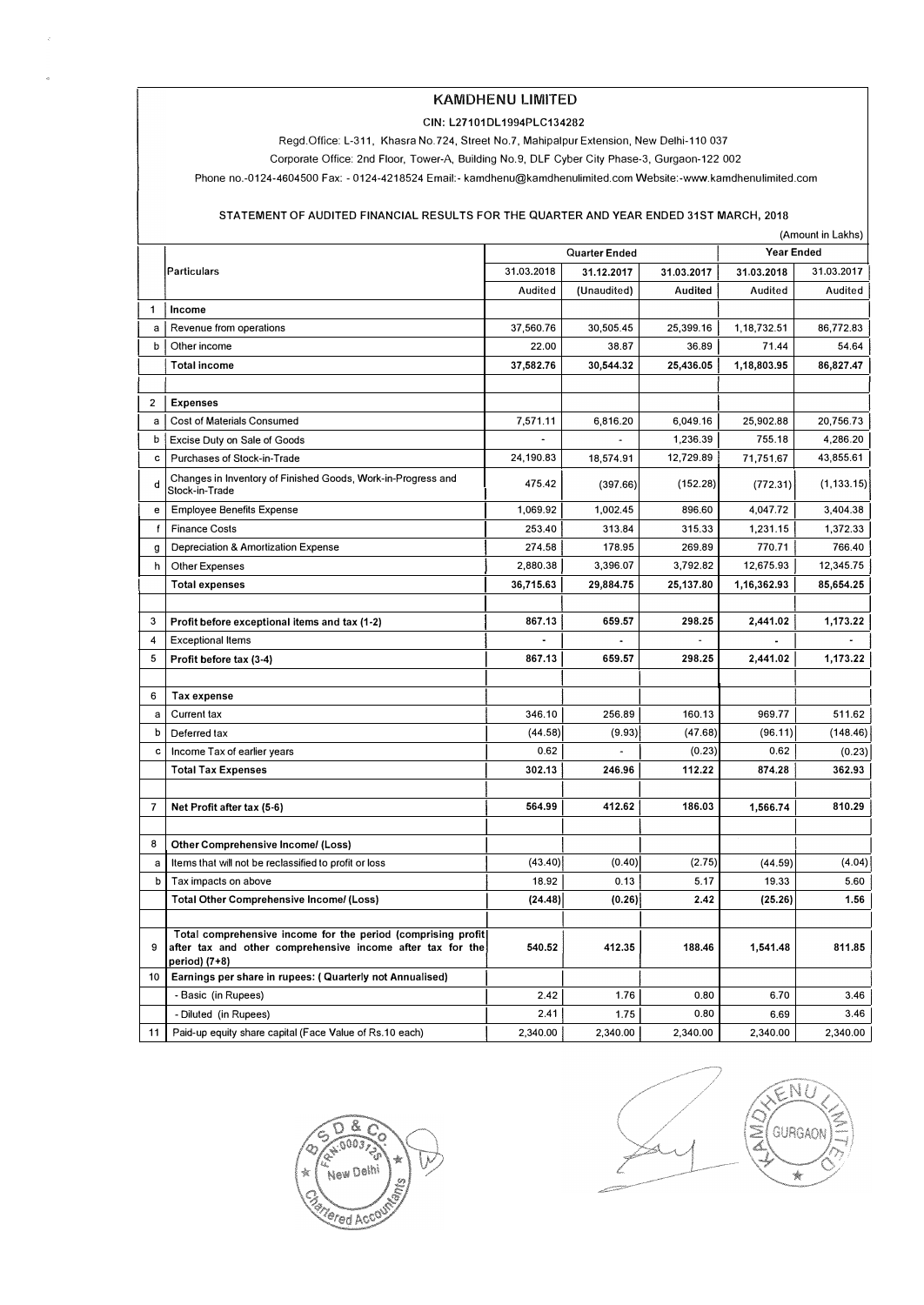|              | (Amount in Lakhs)<br><b>Statement of Assets and Liabilities:</b> |                     |                     |
|--------------|------------------------------------------------------------------|---------------------|---------------------|
|              | <b>Particulars</b>                                               | As at<br>31.03.2018 | As at<br>31.03.2017 |
|              | <b>ASSETS</b>                                                    |                     |                     |
| $\mathbf{1}$ | <b>Non-Current Assets</b>                                        |                     |                     |
|              | (a) Property, Plant and Equipment                                | 7,439.74            | 7,965.49            |
|              | (b) Financial Assets                                             |                     |                     |
|              | (i) Investments                                                  | 269.97              | 272.44              |
|              | (ii) Loans                                                       | 8.27                | 6.39                |
|              | (iii) Other Financial Assets                                     | 151.16              | 120.67              |
|              | (c) Other Non-Current Assets                                     | 326.32              | 351.08              |
|              | <b>Total Non-Current Assets</b>                                  | 8,195.46            | 8,716.07            |
|              |                                                                  |                     |                     |
| 2            | <b>Current Assets</b>                                            |                     |                     |
|              | (a) Inventories                                                  | 6,691.06            | 6,155.26            |
|              | (b) Financial Assets                                             |                     |                     |
|              | (i) Trade Receivables                                            | 18,635.62           | 16,014.74           |
|              | (ii) Cash and Cash Equivalents                                   | 789.69              | 794.24              |
|              | (iii) Bank Balances other than (ii) above                        | 194.15              | 184.80              |
|              | (iv) Loans                                                       | 34.36               | 39.72               |
|              | (v) Other Financial Assets                                       | 64.65               | 90.51               |
|              | (c) Other Current Assets                                         | 2,887.19            | 2,379.40            |
|              | <b>Total Current Assets</b>                                      | 29,296.72           | 25,658.67           |
|              |                                                                  |                     |                     |
|              | <b>Total Assets</b>                                              | 37,492.18           | 34,374.74           |
|              |                                                                  |                     |                     |
|              | <b>EQUITY AND LIABILITIES</b>                                    |                     |                     |
|              | Equity                                                           |                     |                     |
|              | (a) Equity Share Capital                                         | 2,340.00            | 2,340.00            |
|              | (b) Other Equity                                                 | 12,019.84           | 9,150.75            |
|              | <b>Total Equity</b>                                              | 14,359.84           | 11,490.75           |
|              |                                                                  |                     |                     |
|              | Liabilities                                                      |                     |                     |
| 1            | <b>Non-Current Liabilities</b>                                   |                     |                     |
|              | (a) Financial Liabilities                                        |                     |                     |
|              | (i) Borrowings                                                   | 59,63               | 27.26               |
|              | (ii) Other Financial Liabilities                                 | 815.21              | 898.71              |
|              | (b) Provisions                                                   | 322.56              | 219.16              |
|              | (c) Deferred Tax Liabilities (Net)                               | 960,98              | 1,076.41            |
|              | <b>Total Non-Current Liabilities</b>                             | 2,158.38            | 2,221.54            |
|              |                                                                  |                     |                     |
| 2            | <b>Current Liabilities</b>                                       |                     |                     |
|              | (a) Financial liabilities                                        |                     |                     |
|              | (i) Borrowings                                                   | 8,647.40            | 10,515.58           |
|              | (ii) Trade Payables                                              | 10,623.37           | 8,491.77            |
|              | (iii) Other Financial Liabilities                                | 358.40              | 438.07              |
|              | (b) Other Current Liabilities                                    | 1,233.34            | 1,142.29            |
|              | (c) Provisions                                                   | 32.45               | 23.76               |
|              | (d) Current Tax Liabilities (Net)                                | 79.00               | 50.98               |
|              | <b>Total Current Liabilities</b>                                 | 20,973.96           | 20,662.45           |
|              |                                                                  |                     |                     |
|              | <b>Total Liabilities</b>                                         | 23,132.34           | 22,883.99           |
|              |                                                                  |                     |                     |
|              | <b>Total Equity and Liabilities</b>                              | 37,492.18           | 34,374.74           |



 $\hat{\vec{r}}$ 

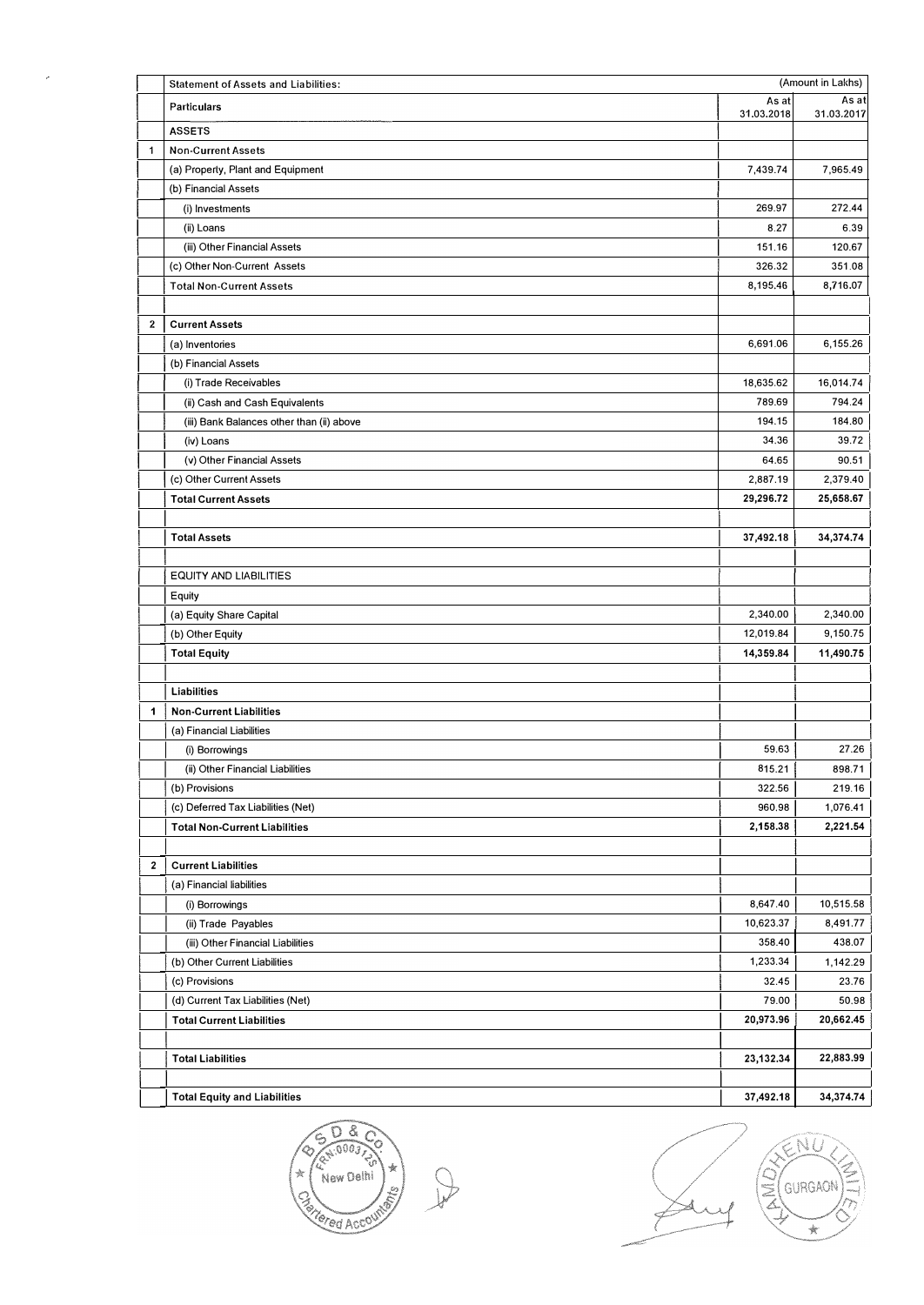|    | Segmentwise Revenue, Results, Assets and Liabilities<br>(Amount in Lakhs) |                |             |                |                   |            |
|----|---------------------------------------------------------------------------|----------------|-------------|----------------|-------------------|------------|
|    |                                                                           | Quarter Ended  |             |                | <b>Year Ended</b> |            |
|    | Particulars                                                               | 31.03.2018     | 31.12.2017  | 31.03.2017     | 31.03.2018        | 31.03.2017 |
|    |                                                                           | <b>Audited</b> | (Unaudited) | <b>Audited</b> | Audited           | Audited    |
| А. | <b>Segment Revenue</b>                                                    |                |             |                |                   |            |
|    | - Steel                                                                   | 31,387.19      | 25.079.42   | 19,567,32      | 98.607.93         | 67,916.61  |
|    | - Paints                                                                  | 6.173.57       | 5.426.03    | 5.831.84       | 20,124.58         | 18,856.22  |
|    | <b>Gross Revenue from Operations</b>                                      | 37,560.76      | 30,505.45   | 25,399.16      | 1,18,732.51       | 86,772.83  |
|    |                                                                           |                |             |                |                   |            |
| В. | <b>Segment Results</b>                                                    |                |             |                |                   |            |
|    | - Steel                                                                   | 1,133,85       | 1,323.83    | 941.18         | 4,552.66          | 3,490.50   |
|    | - Paints                                                                  | 229.49         | 148.86      | (140.79)       | 701.14            | 237.08     |
|    | Profit/(Loss) before finance cost, Tax & unallocable items                | 1.363.34       | 1.472.69    | 800.39         | 5.253.80          | 3.727.58   |
|    | Less: Finance cost                                                        | 253,40         | 313.84      | 315.33         | 1,231.15          | 1,372.33   |
|    | Less: Other Unallocable Expenditure net of Income                         | 242.81         | 499.28      | 186.80         | 1.581.63          | 1,182.03   |
|    | <b>Total Profit before Tax</b>                                            | 867.13         | 659.57      | 298.25         | 2,441.02          | 1,173.22   |
|    |                                                                           |                |             |                |                   |            |
| C  | <b>Segment Assets</b>                                                     |                |             |                |                   |            |
|    | - Steel                                                                   | 19,523.20      | 19.303.13   | 17,483.11      | 19,523.20         | 17,483.11  |
|    | - Paints                                                                  | 17,429.81      | 17.299.01   | 16,178,67      | 17,429.81         | 16,178.67  |
|    | - Unallocable                                                             | 539.17         | 706.92      | 712.96         | 539.17            | 712.96     |
|    | <b>Total Segment Assets</b>                                               | 37,492.18      | 37,309.07   | 34,374.74      | 37,492.18         | 34,374.74  |
|    |                                                                           |                |             |                |                   |            |
| D  | <b>Segment Liabilities</b>                                                |                |             |                |                   |            |
|    | - Steel                                                                   | 8,886.15       | 10,357.76   | 9,128.51       | 8,886.15          | 9.128.51   |
|    | - Paints                                                                  | 13.285.21      | 13,105.02   | 12,679.08      | 13.285.21         | 12,679.08  |
|    | - Unallocable                                                             | 960.98         | 1.013.44    | 1,076.40       | 960.98            | 1,076.40   |
|    | <b>Total Segment Liabilities</b>                                          | 23,132.34      | 24,476.22   | 22,883.99      | 23,132.34         | 22,883.99  |
|    |                                                                           |                |             |                |                   |            |

**Notes:** 

1 The above results were reviewed and recommended by the Audit Committee & approved by the Board of Directors at their respective meetings held on 28th May, 2018. The financial results for the quarter and year ended 31st March, 2018 have been audited by the Statutory Auditors of the Company.

2 The Board of Directors of the Company in their meeting held on 28th May, 2018 have recommended dividend of Re.1/- per share for the financial year ended 31st March, 2018 for the approval of shareholders.

3 The Company has allotted 10,00,000 (Ten Lakhs only ) Equity shares of Rs.10/- each at a premium of Rs.90/- per share on 12th April, 2018 pursuant to conversion of 10,00,000 (Ten Lakhs only) warrants out of 30,00,000 (Thirty Lakhs only) convertible warrants allotted on 6th July, 2017 on preferential/private placement basis.

- 4 The figures for last quarter of current and previous years are the balancing figures between audited figures in respect of full financial year and the published figures for nine months ended for respective year.
- 5 The financial results have been prepared in accordance with the principles and procedures of Indian Accounting Standards ("Ind AS") as notified under the Companies (Indian Accounting Standards) Rules, 2015 as specified in Section 133 of the Companies Act, 2013.
- 6 According to the requirements of Ind AS and SEBI (Listing Obligation and Disclosure Requirements) Regulations 2015, revenue for the corresponding previous quarter ended 31st March, 2017 and for the year ended 31st March, 2017, were reported inclusive of Excise Duty. The Government of India has implemented Goods and Service Tax ("GST") from 01st July, 2017 replacing Excise Duty, Service Tax and various other indirect taxes. As per Ind AS 18, the revenue for the quarter and year ended 31st March, 2018, is reported net of GST and is not comparable with previous reported quarter.
- 7 The Company has adopted Indian Accounting Standards ( Ind AS) from 01st April, 2017 as presented under section 133 of Companies Act,2013 read with relevant rules issued thereunder and accrordingly these financial results for all comparative periods have been prepared in accordance with the recognition and measurement principles as stated therein
- 8 Reconciliation of total Equity after tax as previously reported under Indian GAAP and Ind AS as on 31st March, 2017 is as under:

n R ົດດີກີ New Dathi Ced Accou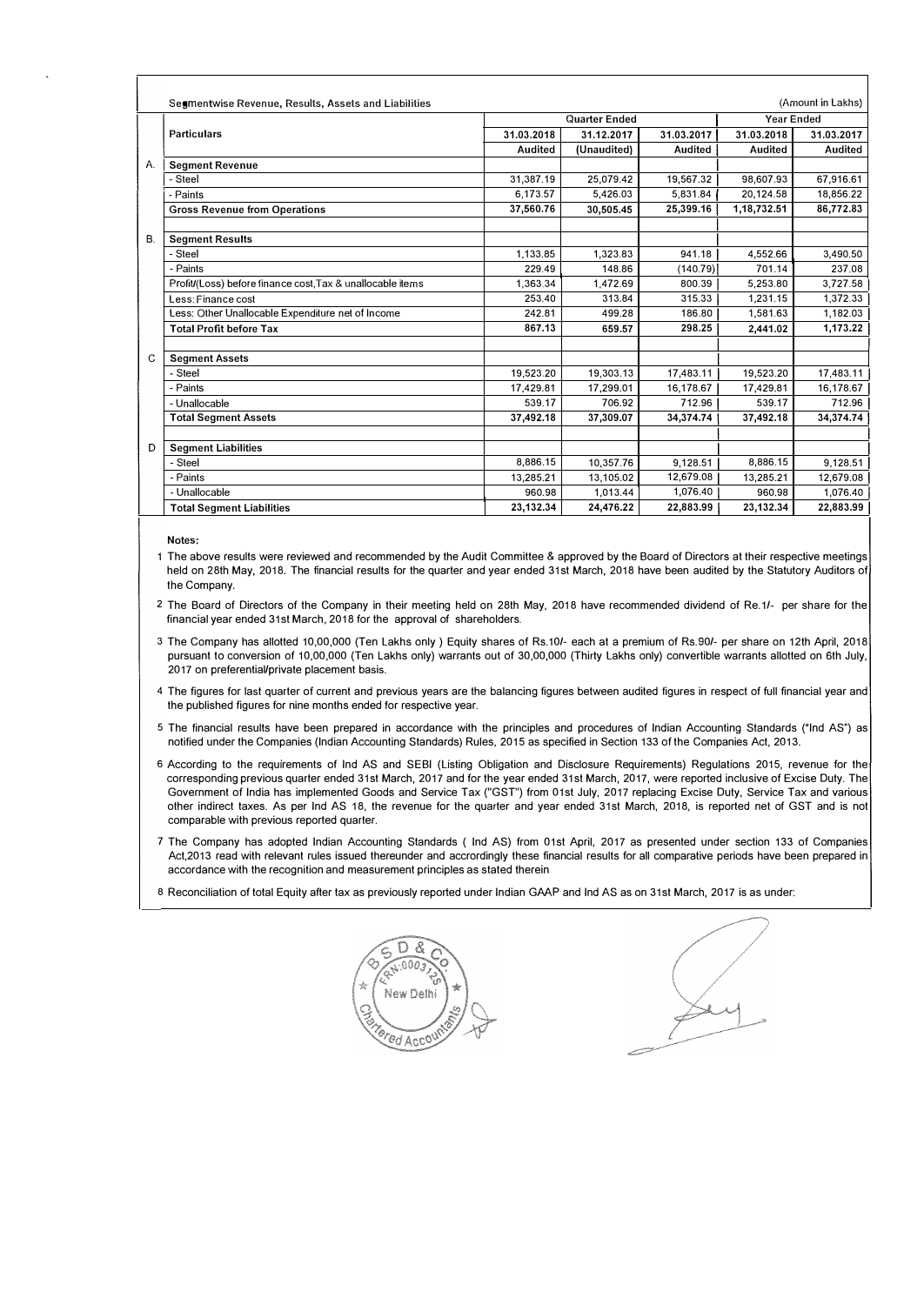|                                                                                        | (Amount in Lakhs)   |
|----------------------------------------------------------------------------------------|---------------------|
| Particulars                                                                            | As at<br>31.03.2017 |
|                                                                                        |                     |
| Equity as per Previous GAAP                                                            | 9,238.72            |
| Add: (i) Fair Value of PPE                                                             | 3,620.89            |
| (ii) Impact of measurement of financial assets and liabilities at amortised cost (net) | 13.57               |
| Less: (i) Expected Credit Loss Allowance on Debtors                                    | (606.06)            |
| (ii) Decrease in Fair Value of Investments                                             | (69.74)             |
| (iii) Deferred Tax on Ind AS Adjustments (Net)                                         | (706.63)            |
| Equit as per Ind AS                                                                    | 11,490.75           |

9 Reconciliation of Net Profit after tax as previously reported under Indian GAAP and Ind AS for the quarter and year ended 31st March, 2017 is as under: ount in Lakhs)

|  | i Allivulli III Laniis |
|--|------------------------|
|  |                        |

| <b>Particulars</b>                                                                                      | Quarter<br>Ended<br>31.03.2017 | Year Ended<br>31.03.2017 |
|---------------------------------------------------------------------------------------------------------|--------------------------------|--------------------------|
| Net Profit as per previous GAAP (a)                                                                     | 301.04                         | 983.11                   |
| Add: (i) Impact of measurement of financial assets and liabilities at amortised cost (net)              | 15.14                          | 13.57                    |
| (ii) Acturial loss on defined employee benefit plans                                                    | 0.38                           | 1.54                     |
| (iii) Prior Period Adjustments                                                                          | (0.00)                         | 0.34                     |
| Less: (i) Expected credit loss allowance on debtors                                                     | (23.40)                        | (64.67)                  |
| (ii) Depreciation impact on fair value of PPE                                                           | (134.24)                       | (225.52)                 |
| Total (b)                                                                                               | 158.91                         | 708.37                   |
| Deferred Tax impact on above (c)                                                                        | 27.12                          | 101.92                   |
| Net Profit as per IND AS                                                                                | 186.03                         | 810.29                   |
| Other Comprehensive Income Recognition of fall in fair value of investment, defined benefit Plan        | (2.75)                         | (4.04)                   |
| Tax Expense on above                                                                                    |                                | 5.60                     |
| Total Comprehensive income for the year (Comprising profit and Other Comprehensive income for the year) | 188.46                         | 811.85                   |

1 o The Company has granted 6, 15,000 options at the exercise price of Rs.50/- to eligible employees on 29th January, 2018 under Kamdhenu Employee Stock Option Scheme, 2017 (ESOS-2017). The said options are convertible into equal number of equity shares of Rs.10/- each over a period of four years as per exercise rights of the employees envisaged in the ESOS-2017.

11 The above is an extract of the detailed format of audited Quarterly and Yearly Results filed with the Stock Exchanges under Regulation 33 of the SEBI<br>Listing and Other Disclosure Requirements) Regulations, 2015. The fu (www.kamdhenulimited.com) and on the Website of BSE (www.bseindia.com) and NSE (www.nseindia.com).

12 Previous GAAP year/ period figures have been regrouped, rearranged or reclassified, whenever necessary to inform to current year's classification.

For and on behalf of the Board of Directors N Kamdhenu Limited  $\frac{1}{2}$ GURGAON (Satish Kumar Agarwal)  $\star$ Chairman & Managing Director

Place: Gurgaon Date: 28th May, 2018 **Dines and Struck and Struck and Struck and Struck and Dines Dines Dines Dines Of Dines D** 

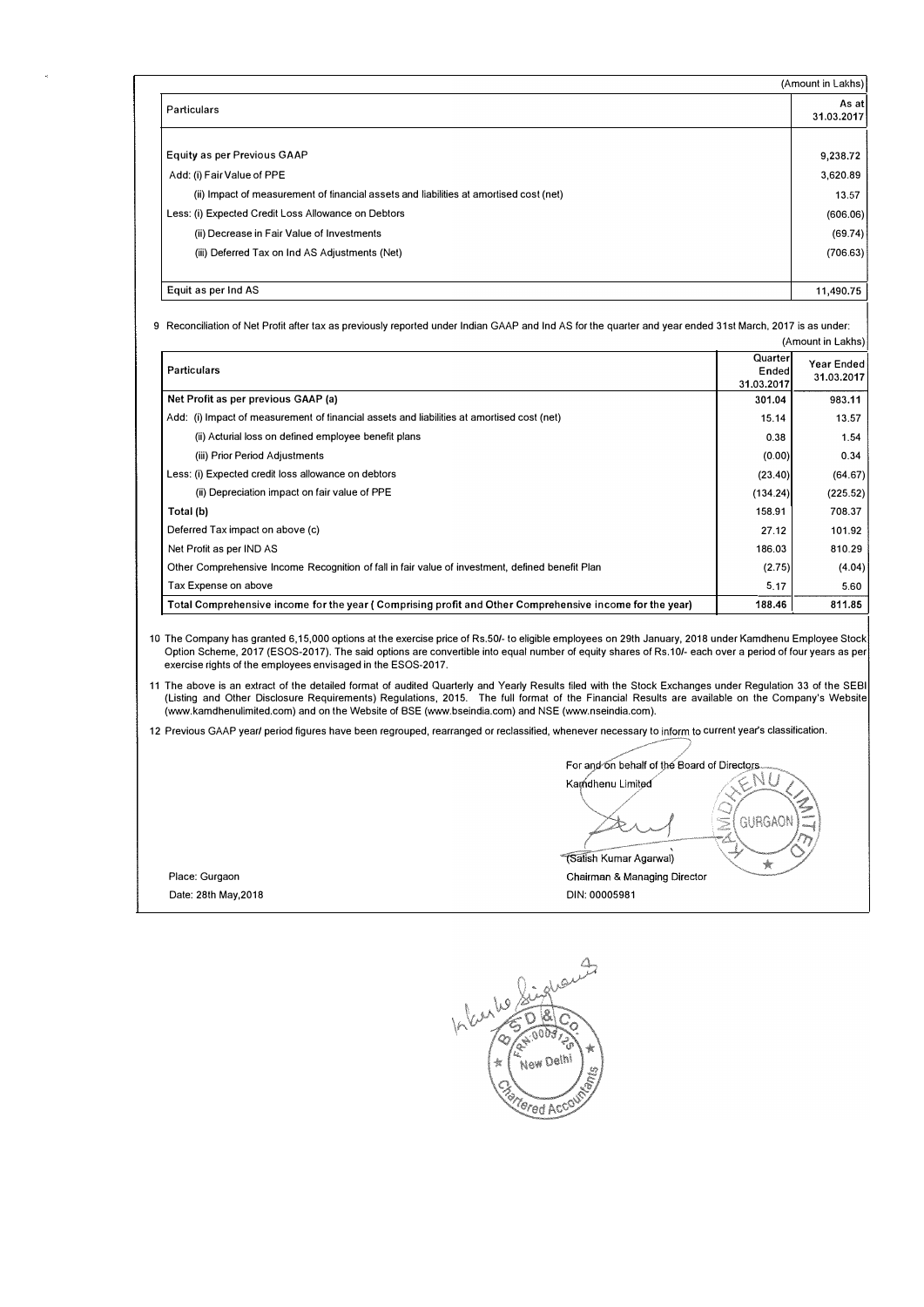# $3.5.0 \&$  Co.

# Chartered Accountants

810,8th Floor, Antriksh Bhawan, 22, Kasturba Gandhi Marg, New Delhi-110001 (Delhi) Tel: 011-43029888; Email ID: audit.delhi@bsdgroup.in; delhi@bsdgroup.in, website: www.bsdgroup.in

# **INDEPENDENT AUDITORS' REPORT**

To The Board of Directors Kamdhenu Limited

1. We have audited the accompanying Statement of Ind AS Financial Results of KAMDHENU LIMITED ("the Company") for the year ended 31<sup>st</sup> March 2018 ("the Statement"), being submitted by the Company pursuant to the requirement of Regulation 33 of the SEBI (Listing Obligations and Disclosure Requirements) Regulations, 2015 as modified by circular no. CIR/CFD/FAC/62/2016 dated 5<sup>th</sup> July 2016. This Statement, which is the responsibility of the Company's Management and approved by the Board of Directors, has been prepared on the basis of the related Ind AS financial statements which are in accordance with the Indian Accounting Standards (Ind AS) prescribed under Section 133 of the Companies Act, 2013 read with relevant rules issued there under and other accounting principles generally accepted in India. Our responsibility is to express an opinion on the Statement based on the audit of such Ind AS financial statements.

We conducted our audit in accordance with the Standards on Auditing issued by the Institute of Chartered Accountants of India. Those Standards require that we plan and perform the audit to obtain reasonable assurance about whether the Statement is free from material misstatement. An audit includes examining, on a test basis, evidence supporting amounts disclosed in the Statement. An audit also includes evaluating the appropriateness of the accounting policies used and the reasonableness of the significant accounting estimates made by the Management, as well as evaluating the overall presentation of the Statement. We believe that the audit evidence we have obtained is sufficient and appropriate to provide a basis for our audit opinion.

- 2. In our opinion and to the best of our information and according to the explanations given to us, the Statement;
	- i. is presented in accordance with the requirements of Regulation 33 of the SEBl(Listing Obligations and Disclosure Requirements) Regulations, 2015as modified by circular no. CIR/CFD/FAC/62/2016 dated 5<sup>th</sup> July 2016; and
	- ii. gives a true and fair view in conformity with the aforesaid Indian Accounting Standards (Ind AS)and other accounting principles generally accepted in India of the net profit (Including other comprehensive income) and other financial information of the Company for the year ended 31<sup>st</sup> March 2018.
- 3. Other Matters

The Financial information of the Company for the year ended 31.03.2017 and the transition date opening balance sheet as at 01.04.2016 included in the Ind AS financial statements, are based on the previously issued statuary financial statements for the years ended 31.03.2017 and 31.03.2016 prepared in accordance with the Companies (Accounting Standard) rules, 2006 (as amended) which were audited by another auditor namely M/s S. Singhal & Co., Chartered Accountants, on which they expressed an unmodified opinion dated 30.05.2017 and 27.05.2016 respectively. The adjustments to those financial statements for the differences in accounting principles adopted by the Company on transition to Ind AS have been audited by us, on which we have expressed an unmodified opinion vide our report dated 28.05.2018.



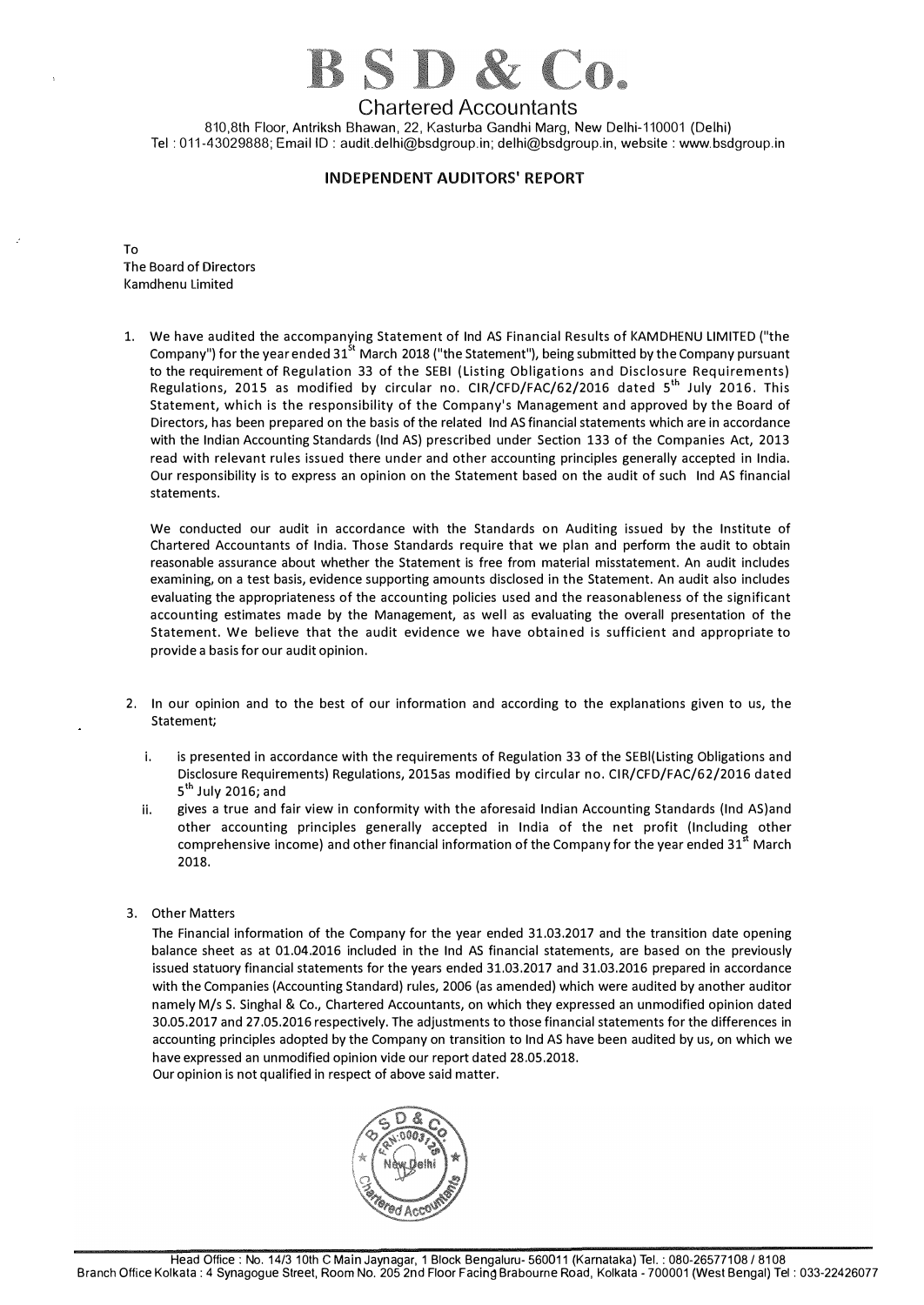4. The Statement includes the results for the Quarter ended  $31<sup>st</sup>$  March 2018 being the balancing figure between audited figures in respect of the full financial year and the published year to date figures up to the third quarter of the current financial year which were limited reviewed by us.

For BSD & Co. Chartered Accountants Firm's registration number: 0003125

Wassle Sing lai Warsha Singhania Partner

Membership number: 520935 Place: Gurugram Date: 28/05/2018

 $\overline{D}$   $\overline{S}$ Ğ,  $\sqrt{000}$ Ŕ New Delhi  $\sqrt{\frac{2}{3}}$ *ered Accou*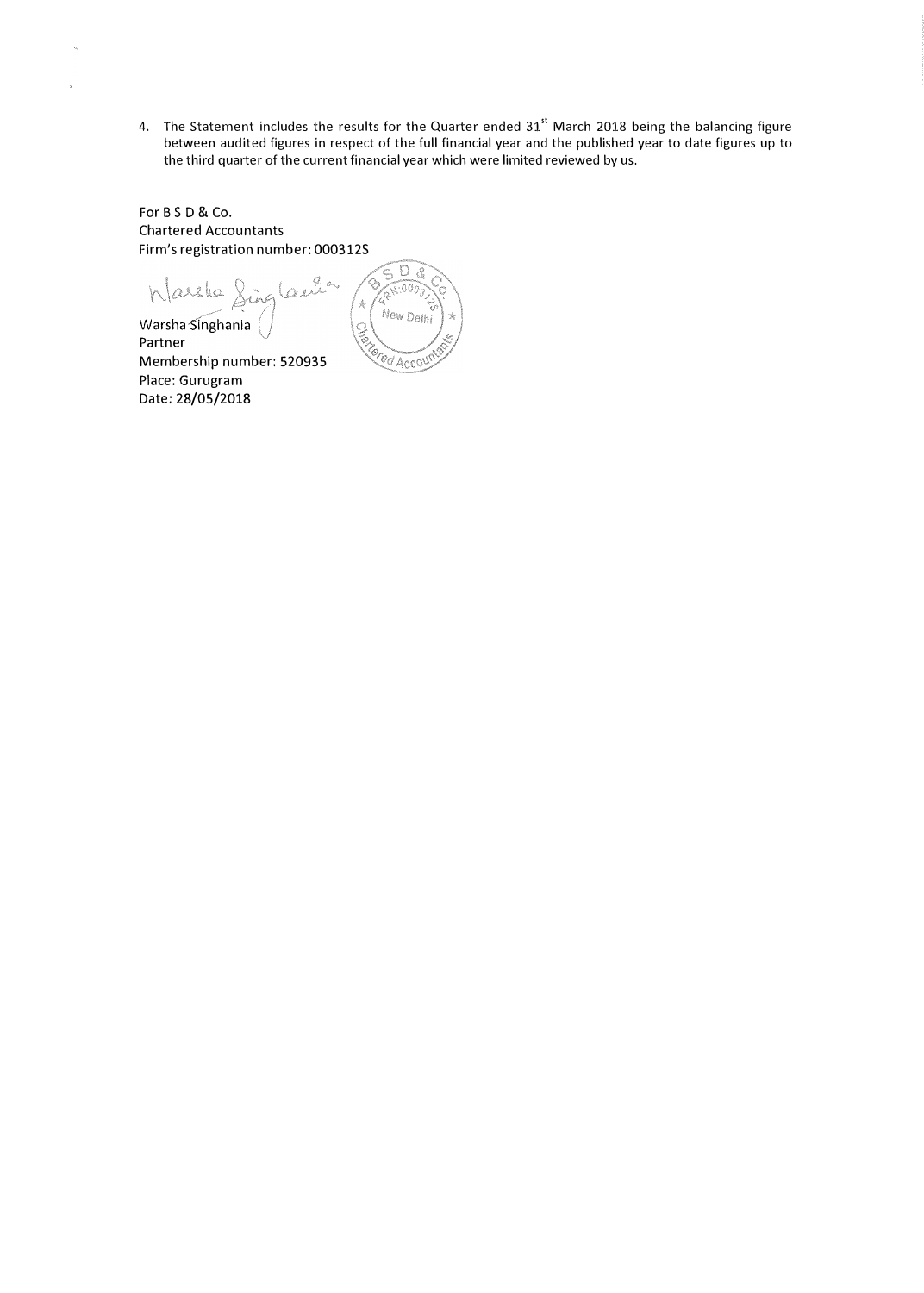

IMIT

**(Formerly known as Kamdhenu lspat Limited)** 

2nd Floor, Tower - A, Building No. 9, DLF Cyber City, Phase - III, Gurgaon Pin: 122002, (Haryana) Phone: - 0124 - 4604500, Fax: 0124 - 4218524 E-mail: kamdhenu@kamdhenulimited.com, website: www.kamdhenulimited.com

**To,**  The Manager- Listing National Stock Exchange of India Limited, Exchange Plaza, Bandra Kurla Complex, Bandra(E), Mumbai-400 051

To, The Manager- Listing Bombay Stock Exchange Limited, Phiroze Jeejeebhoy Towers, Dalal Street, Mumbai- 400 001

Ref: Security Code: KAMDHENU

Ref: Security Code: 532741

Sub: Declaration pursuant to Regulation 33(3)(d) of the SEBI (Listing Obligation and Disclosure Requirements) (Amendment) Regulations, 2016

Dear Sir,

In compliance of Regulation 33{3)(d) of the SEBI (Listing Obligation and Disclosure Requirements) (Amendment) Regulations, 2016 as amended by SEBI vide Notification No. SEBI/LAD-NRO/GN/2016-17/001 dated 25<sup>th</sup> May, 2016, I Satish Kumar Agarwal, Chairman & Managing Director of Kamdhenu Limited having its Registered Office at L-311,Khasra No.724, Street No.7, Mahipalpur Extension, New Delhi-110037, do hereby declare that B S D & Co., Chartered Accountants, the Statutory Auditors of the Company, have issued an Audit Report with unmodified opinion (no qualifications) on Audited Financial Results of the Company for the quarter and year ended 31<sup>st</sup> March, 2018.

Date: 28<sup>th</sup> May, 2018 Place: Gurgaon

--------) / / */* / */ / ( ,/ ..:::=:=---- �--*

(Satish Kumar Agarwal) (DIN: 00005981) Chairman & Managing Director Kamdhenu Limited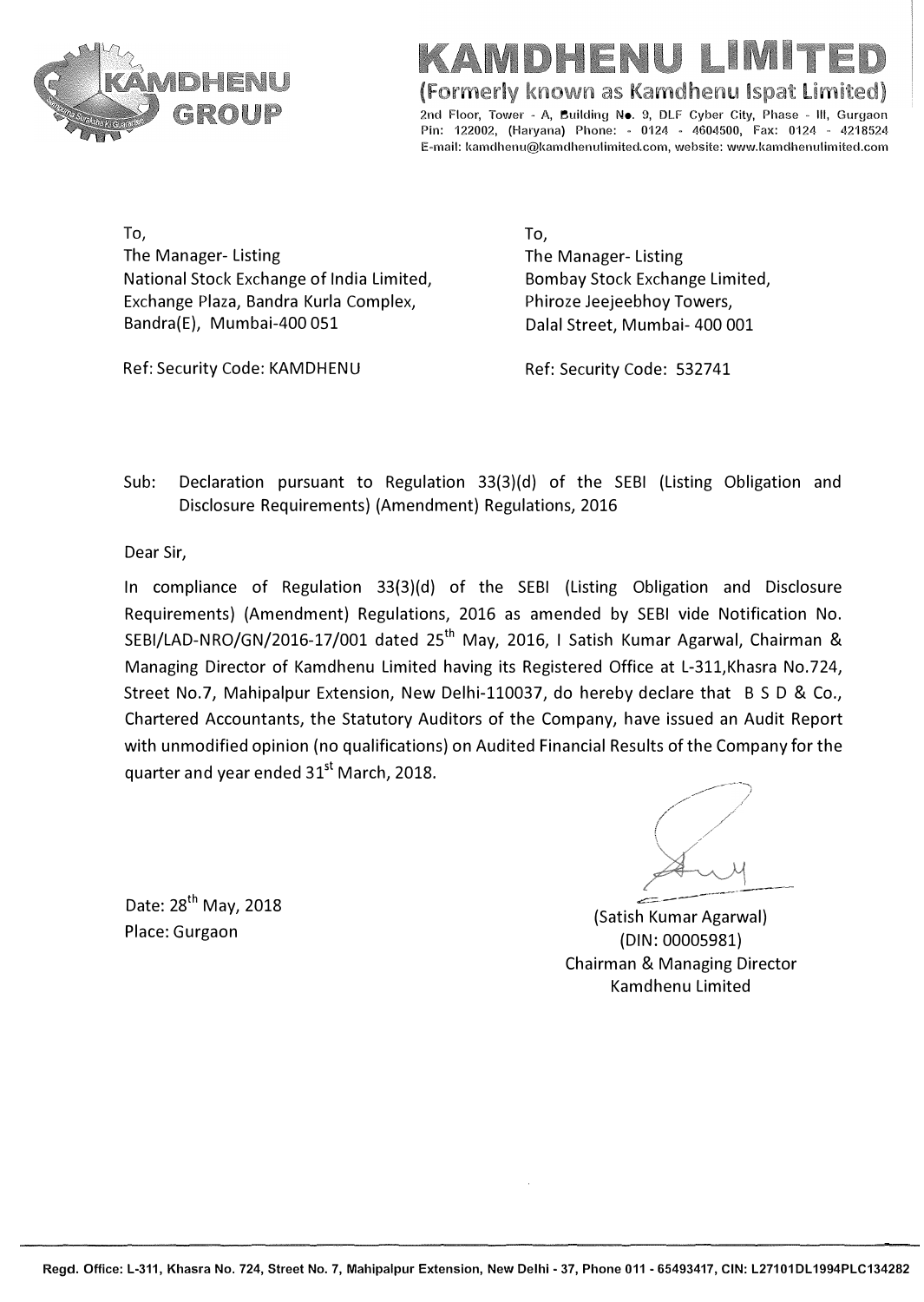

(Formerly known as Kamdhenu Ispat Limited)

2nd Floor, Tower - A, Building No. 9, DLF Cyber City, Phase - III, Gurgaon 2nd Floor, Tower - A, Bullding No. 5, DLP Cyber Oliy, 1985 0.4, 4218524<br>Pin: 122002, (Haryana) Phone: - 0124 - 4604500, Fax: 0124 - 4218524 Pin: 122002, (Haryana) Phone: 3 0124 3 4004556, 142. 512. 11-11-12-1.<br>E-mail: kamdhenu@kamdhenulimited.com, website: www.kamdhenulimited.com

Date: 28.05.2018

| To,                                       | Tо.                            |
|-------------------------------------------|--------------------------------|
| The Manager - Listing                     | The Manager-Listing            |
| National Stock Exchange of India Limited, | Bombay Stock Exchange Limited, |
| Exchange Plaza, Bandra Kurla Complex,     | Phiroze Jeejeebhoy Towers,     |
| Bandra(E), Mumbai-400 051                 | Dalal Street, Mumbai- 400 001  |
|                                           |                                |

Ref: Security Code: KAMDHENU Ref: Security Code: 532741

Dear Sir,

Subject:- Submission of Form A along with Audited Financial Results for the financial year 2017-18 pursuant to Clause 33 of the SEBI(LODR) Regulations, 2015.

Following is the Form A required to be filed with Audited Financial Results for the financial year 2017-18 pursuant to Clause 33 of the SEBI(LODR) Regulations, 2015.

| 1. | Name of the Company                                                                                                         |                                                            | KAMDHENU LIMITED             |  |
|----|-----------------------------------------------------------------------------------------------------------------------------|------------------------------------------------------------|------------------------------|--|
| 2. |                                                                                                                             | Annual Financial Statements for the Year                   | 31 <sup>st</sup> March, 2018 |  |
|    | ended.                                                                                                                      |                                                            |                              |  |
| 3. | Type of Audit Observation                                                                                                   |                                                            | Un-Modified                  |  |
| 4. | Frequency of Observation                                                                                                    |                                                            | N.A                          |  |
| 5. | <b>Managing Director</b><br>(Satish Kumar Agarwal)<br>Signed By<br><b>Chief Financial Officer</b><br>(Harish Kumar Agarwal) |                                                            |                              |  |
|    |                                                                                                                             |                                                            |                              |  |
|    | <b>Auditor of the Company</b><br>(B S D & C o)                                                                              |                                                            | Alarely Linghaman            |  |
|    |                                                                                                                             | <b>Audit Committee Chairman</b><br>(Mahendra Kumar Doogar) |                              |  |

**FORMA**